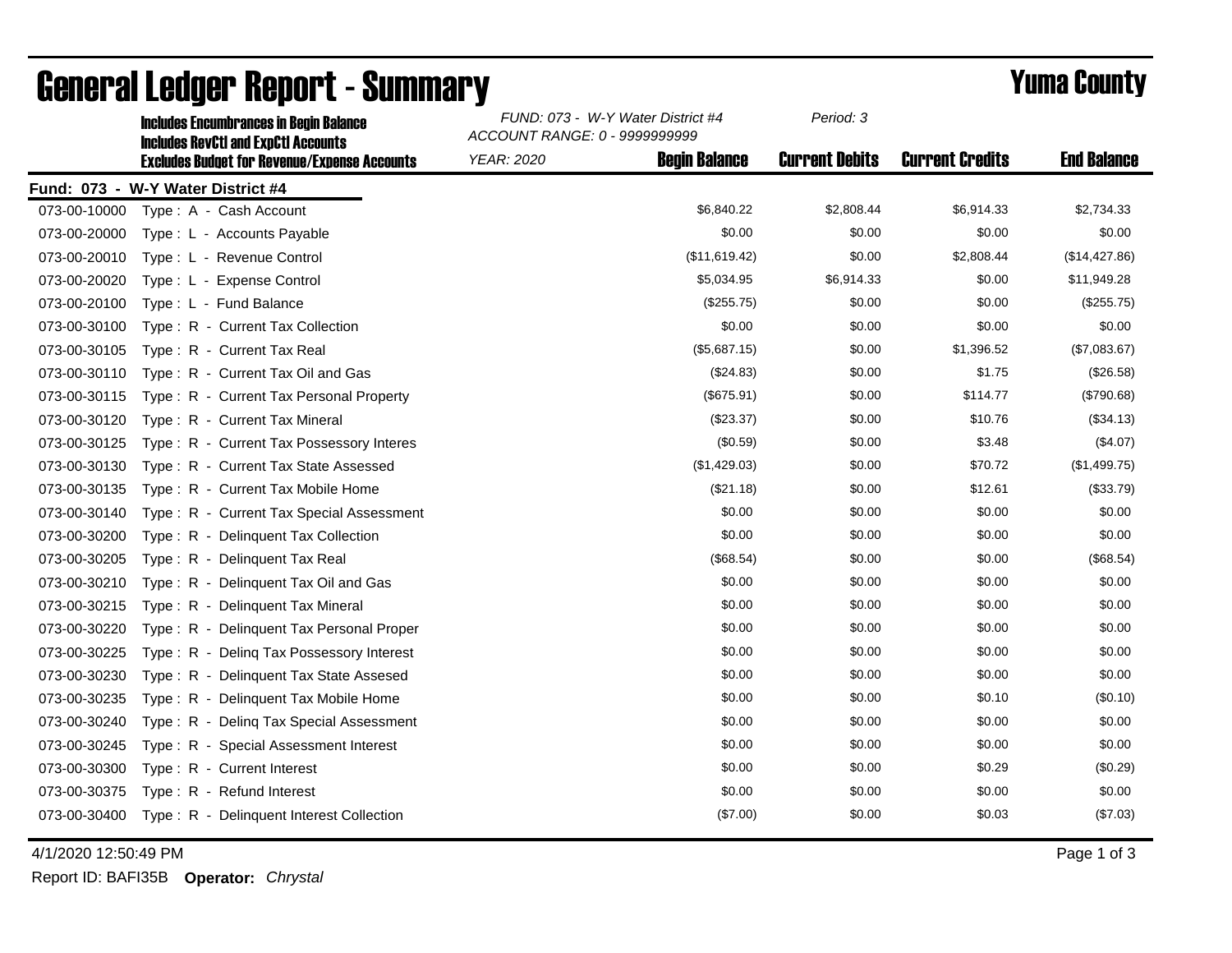|              | <b>Includes Encumbrances in Begin Balance</b><br><b>Includes RevCtI and ExpCtI Accounts</b> |                                   | FUND: 073 - W-Y Water District #4<br>ACCOUNT RANGE: 0 - 99999999999 |                             | Period: 3            |                       |                                  |                    |
|--------------|---------------------------------------------------------------------------------------------|-----------------------------------|---------------------------------------------------------------------|-----------------------------|----------------------|-----------------------|----------------------------------|--------------------|
|              | <b>Excludes Budget for Revenue/Expense Accounts</b>                                         |                                   | <i>YEAR: 2020</i>                                                   |                             | <b>Begin Balance</b> | <b>Current Debits</b> | <b>Current Credits</b>           | <b>End Balance</b> |
|              | Fund: 073 - W-Y Water District #4                                                           |                                   |                                                                     |                             |                      |                       |                                  |                    |
| 073-00-30500 | Type: R - Miscellaneous Collections                                                         |                                   |                                                                     |                             | \$0.00               | \$0.00                | \$0.00                           | \$0.00             |
| 073-00-32100 | Type: R - Transfers In                                                                      |                                   |                                                                     |                             | \$0.00               | \$0.00                | \$0.00                           | \$0.00             |
| 073-00-33000 | $Type: R - Auto Tax B Collection$                                                           |                                   |                                                                     |                             | (\$454.92)           | \$0.00                | \$220.82                         | (\$675.74)         |
| 073-00-33100 | Type: $R -$ Auto Tax A & F Collection                                                       |                                   |                                                                     |                             | (\$105.08)           | \$0.00                | \$91.55                          | (\$196.63)         |
| 073-00-38000 | Type: R - Pump Assessment                                                                   |                                   |                                                                     |                             | (\$3,121.82)         | \$0.00                | \$885.04                         | (\$4,006.86)       |
| 073-00-49100 | Type: X - Treasurer Fees                                                                    |                                   |                                                                     |                             | \$329.01             | \$74.11               | \$0.00                           | \$403.12           |
| 073-00-49401 | Type: X - Transfer Out                                                                      |                                   |                                                                     |                             | \$0.00               | \$0.00                | \$0.00                           | \$0.00             |
| 073-00-49500 | Type: X - Checks Written / ACH Transfer                                                     |                                   |                                                                     |                             | \$4,705.94           | \$6,840.22            | \$0.00                           | \$11,546.16        |
|              |                                                                                             | Fund: 073 - W-Y Water District #4 |                                                                     | Totals :                    | (\$6,584.47)         | \$16,637.10           | \$12,531.21                      | (\$2,478.58)       |
|              |                                                                                             | <b>Total Fund Revenues:</b>       | \$2,808,44                                                          | <b>Total Fund Expenses:</b> |                      | \$6,914.33            | <b>Net Revenue Over Expense:</b> | (\$4,105.89)       |

## General Ledger Report - Summary **Example 2018** Yuma County